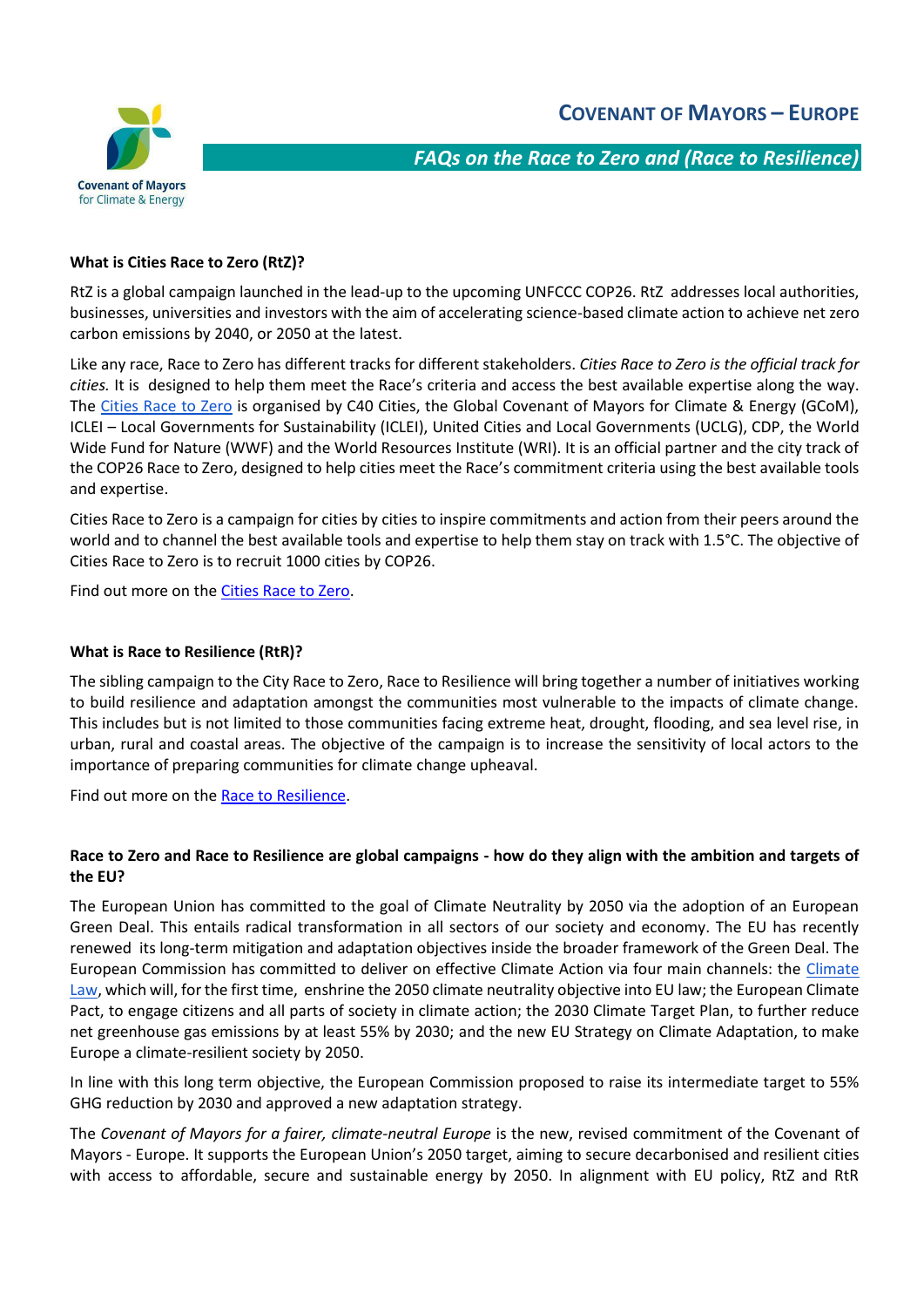campaigns share the same objective of accelerating climate action to achieve net zero carbon emissions by 2050 at the latest, and to strengthen the resilience of communities toward effects of climate change.

## **How do Race to Zero and Race to Resilience connect with the Covenant of Mayors - Europe?**

In line with the EU`s target to become climate neutral by 2050, in April 2021, the Covenant - Europe encourages new and current signatories to sign up to the *"Stepping up action for a fairer, climate-neutral Europe"* commitment. By signing the new commitment document, European cities and towns will:

- **Commit** to make climate action their priority and to set up mid and long term climate targets to reach climate neutrality by 2050;
- **Engage** citizens, businesses, and respective National governments in the implementation of Climate Action;
- **Act** drafting, implementing, monitoring their action plans (SECAP) to reach the targets;
- Network with fellow cities, to get inspiration and learn from each other.

By joining the Covenant - Europe, cities are already on the path to engage and deliver in the Race to Zero - as they share the common vision to accelerate action to reach climate neutrality (Covenant of Mayors Europe) and netzero (Cities Race to Zero) by 2050 at the latest. As such, theCovenant - Europe supports any European signatory to also join the RtZ and RtR Campaigns, based on their ambition.

Find out more in the FAQ:

[How to join as an individual signatory?](https://eumayors.eu/FAQs_2021.pdf)

## **I am already committed to the Covenant of Mayors - Europe, should I also join the Cities Race to Zero?**

As signatory of the Covenant of Mayors - Europe your city is already working toward decarbonising your economy, making your territory more resilient to the effects of climate change and providing sustainable and affordable energy to your community. By signing the revised Covenant - Europe [commitment document](https://www.covenantofmayors.eu/index.php?option=com_attachments&task=download&id=1017) *"Stepping up action for a fairer, climate-neutral Europe"* your city publicly states its intention to scale-up ambition and reach climateneutrality no later than 2050, in line with European targets.

Find out how to renew your commitments to the Covenant of Mayors – Europ[e here.](https://eumayors.eu/FAQs_2021.pdf)

The Cities Race to Zero campaign offers a new, voluntary opportunity for raising your city's current ambition, setting science-based targets and to showcase ambitious action at global level, and in the run up to COP26.

There is of course no obligation for Covenant Signatories to join the Race to Zero.

Join the [Cities Race to Zero.](https://www.c40knowledgehub.org/s/cities-race-to-zero?language=en_US)

# **How do commitments to Race to zero and race to Resilience align with the Covenant - Europe?**

By being part of the new Covenant - Europe, cities are already on the path to engage and deliver in the Race to Zero - as they share a common vision to accelerate action to reach climate neutrality (Covenant of Mayors Europe) and net-zero (RtZ) by 2050 at the latest.

Signatories of the Covenant - Europe interested in joining RtZ, need to set, or revise, their medium-term commitments (e.g. 55%+ greenhouse gas emission reduction target by 2030) by setting a Science-Based Target (SBT) and report annually on their progress (vs bi-annually to Covenant of Mayors Europe)-.

It is not necessary to have the mid-term SBT already set or identified at the moment of joining Race to Zero: cities joining will have access to guidance on methodologies to use, and support on how to set their SBTs, according to the latest science[. A new guide](https://sciencebasedtargetsnetwork.org/resources/climate-tools-for-cities/) for science-based climate targets for cities has been developed by the Science Based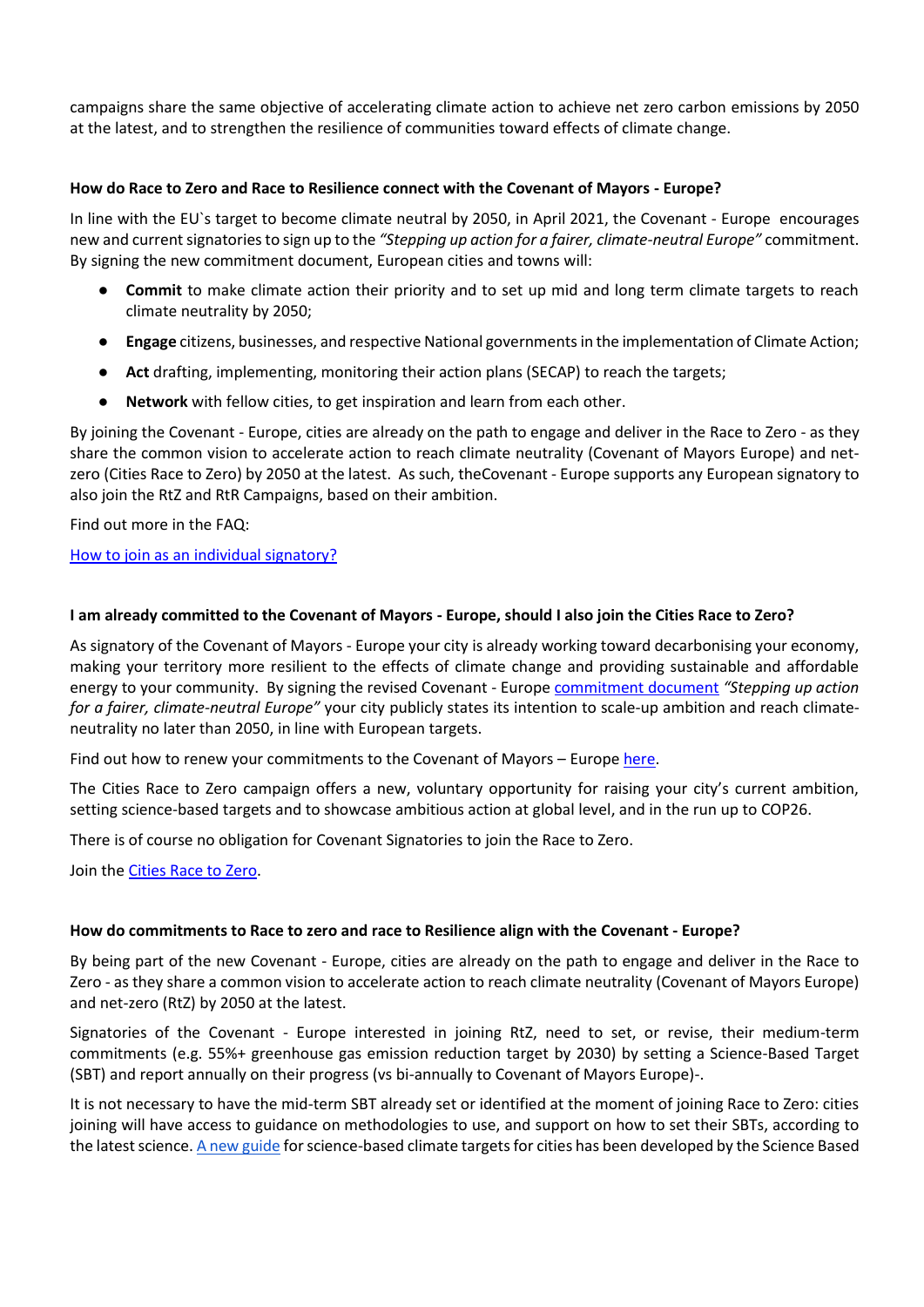Targets Network's core 'cities' partners – namely CDP, C40, GCoM, ICLEI, WRI, and WWF to advise cities on which methodology to use and how to use the methodologies to determine interim and net zero targets.

## **How do "action pledges" under the Race to zero align with actions and Sustainable Energy and Climate Action Plans (SECAPs) under the Covenant - Europe?**

Race to Zero does not require the development of action plans. However, cities joining RtZ are required to identify and submit one or more specific action commitments, and to provide a yearly report on their progress.

Cities can select "action pledges" among a list of pre-identified measures, available on the registration form, or may add their own specific "action pledge'' in the same form. It will be possible for cities to edit and change "action pledges" made during registration, as needed.

Covenant - Europe signatories can identify one or more actions listed in their SECAP as their "action pledges" to be submitted for RtZ. The action can be included in the open field available in the registration form.

Cities commit to begin implementation of their "action pledges" no later than 2022.

Find out more on th[e pledge form.](https://www.c40knowledgehub.org/s/race-to-zero-pledge-form?language=en_US)

### **How does reporting the Race to zero align with reporting under the Covenant - Europe?**

Cities joining RtZ commit to report yearly on their progress to implement the identified "action pledges". To streamline and limit cities` efforts, reporting on "action pledges" will be closely aligned with the requirements already in place for the Covenant of Mayors - Europe.

Find out what are the Covenant – Europe reporting requirements [here.](https://eumayors.eu/FAQs_2021.pdf)

As part of RtZ cities commit to report yearly on progress on the implementation of their "action pledges". After making the "action pledge" on the Cities Race to Zero website, signatories of the Covenant of Mayors - Europe will be able to report on their yearly progress through either of the officially recognized platforms of the Global Covenant of Mayors - CDP-ICLEI Unified Reporting System or MyCovenant.

Reporting submitted as part of the Covenant - Europe (required **at least every two years**) will be automatically considered valid also for the purpose of Race to Zero, for the year of submission.

RtZ reporting starts at the latest by 2022, and for cities who report **annually** to CDP-ICLEI Unified Reporting System or MyCovenant, there is no additional reporting requirement.

#### **Are the Covenant of Mayors - Europe and the Race to Zero interchangeable? Should I commit to both?**

No, they are not interchangeable, but rather work together to accelerate action towards a common objective. Signatories of the Covenant - Europe are on track to engage and deliver in the Race to Zero - as they share a common vision

The Covenant of Mayors - Europe is a movement of cities and towns committed to support Europe's journey to climate-neutrality. The Covenant - Europe is a long lasting and ground breaking *initiative* - not a campaign. It serves and supports local governments through an Office and Helpdesk. The Covenant - Europe is backed by a Political Board (composed by 11 local and regional political representatives), and hundreds of supporters and partners. It is based on a fully-fledged inventory, planning and monitoring process and related services and trainings and is an element in the European Union Green Deal strategy.

Find out more on the [Covenant of Mayors](https://eumayors.eu/FAQs_2021.pdf) – Europe Office & Helpdesk.

RtZ and RtR are *campaigns* launched by the UN Climate Champions to urge cities to commit to positive climate action They bring together the private sector, academia and industry as well as cities under the common banner of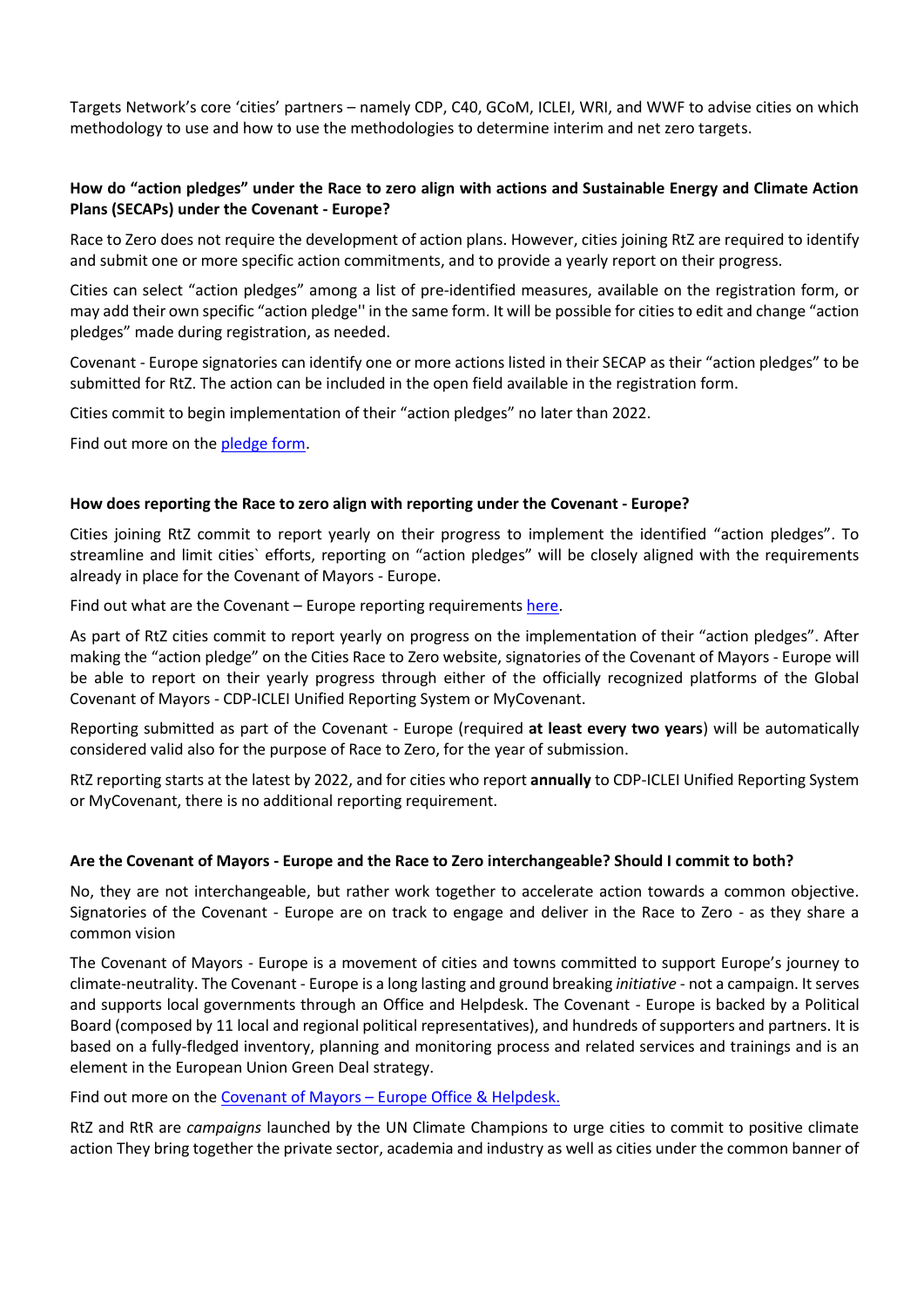reaching a net-zero target by 2040, latest by 2050, by providing access to an international pool of experts and peers.

Cities can join Race to Zero by November 2021. Mayors, council leaders or equivalent individuals at the head of their city or local government can sign the pledge. No council decision is required.

Signatories of the Covenant of Mayors - Europe can autonomously decide to join the Race to Zero and Race to Resilience campaigns. The Covenant - Europe supports and encourages any European signatory interested in raising ambition and scaling up international presence to also join the RtZ and RtR Campaigns.

## **I am a Covenant - Europe Signatory, but I also want to join Race to Zero - how do I join?**

Cities can join the Race to Zero via th[e Cities Race to Zero portal](https://www.c40knowledgehub.org/s/cities-race-to-zero?language=en_US) at any time before COP26. You can join Cities Race to Zero via the online portal at: [www.citiesracetozero.org.](http://www.citiesracetozero.org/) Your mayor, council leader (or equivalent) will be asked to sign the Cities Race to Zero pledge and follow the step-by-step process to completing your Cities Race to Zero commitment.

The Cities Race to Zero pledge is fully aligned with the [criteria](https://unfccc.int/sites/default/files/resource/Minimum-criteria-for-participation-in-RTZ.pdf) of the Race to Zero and specifically designed to speak to cities and direct them to the most impactful climate actions for the community.

You will be invited to compile the Cities Race to Zero pledge through a secured online form. Once you have submitted your pledge, you will be directed to the next relevant step for your city: target setting, action planning or reporting. The portal will point you to the relevant resources along the way. These steps align with the process you already follow as a signatory to the Covenant of Mayors

The Cities Race to Zero pledge requires cities to sign to be a part of the Race; it is fully aligned with the required [minimum criteria](https://unfccc.int/sites/default/files/resource/Minimum-criteria-for-participation-in-RTZ.pdf) of the Race to Zero. Cities should sign it online at [www.citiesracetozero.org](http://www.citiesracetozero.org/)

## **I have joined Cities Race to Zero - What is next?**

By this point, your mayor, council leader or equivalent has committed by filling in the [Pledge Form](https://www.c40knowledgehub.org/s/race-to-zero-pledge-form?language=en_US) and committing to immediately proceed to planning at least one inclusive and equitable climate action. Next steps include:

**Plan:** Cities need to ensure their mid-term target reflects a fair share of the 50% global reduction in CO2 by 2030. Cities RtZ partners can support cities with guidance in setting and revising their mid-term target according to recognized SBTs methodologies.

**Proceed:** Take immediate action toward achieving net zero, consistent with delivering the specified interim targets, by starting implementation of the identified "action pledges" no later than 2022.

**Report:** Report progress annually, beginning no later than 2022, using your usual Covenant Europe reporting platform, or the recommended reporting platform.

The RtZ team and the global partners part of Cities RtZ will support cities joining the campaign by providing access to a range o[f](https://www.c40knowledgehub.org/s/race-to-zero-thank-you) [tools and resources](https://www.c40knowledgehub.org/s/race-to-zero-thank-you) to set SBT targets, identify the type, scale and pace of action needed.

More resources and capacity building opportunities on target-setting, action prioritization, and implementation will be shared on a regular basis.

#### **Why do we need Carbon and Climate Neutrality?**

In general terms, *carbon neutrality* refers to reaching a state of net zero CO<sub>2</sub> emissions, by reducing the amount of CO<sup>2</sup> emitted as much as possible, and offsetting the rest via carbon sequestration. *Climate neutrality* is a similar concept, which refers to reaching net zero overall climate impacts from greenhouse gas emissions [\(IASS Potsdam,](https://www.iass-potsdam.de/sites/default/files/files/policy_brief_decarbonisation.pdf)  [2015\)](https://www.iass-potsdam.de/sites/default/files/files/policy_brief_decarbonisation.pdf). For more details, see the next FAQ question (below).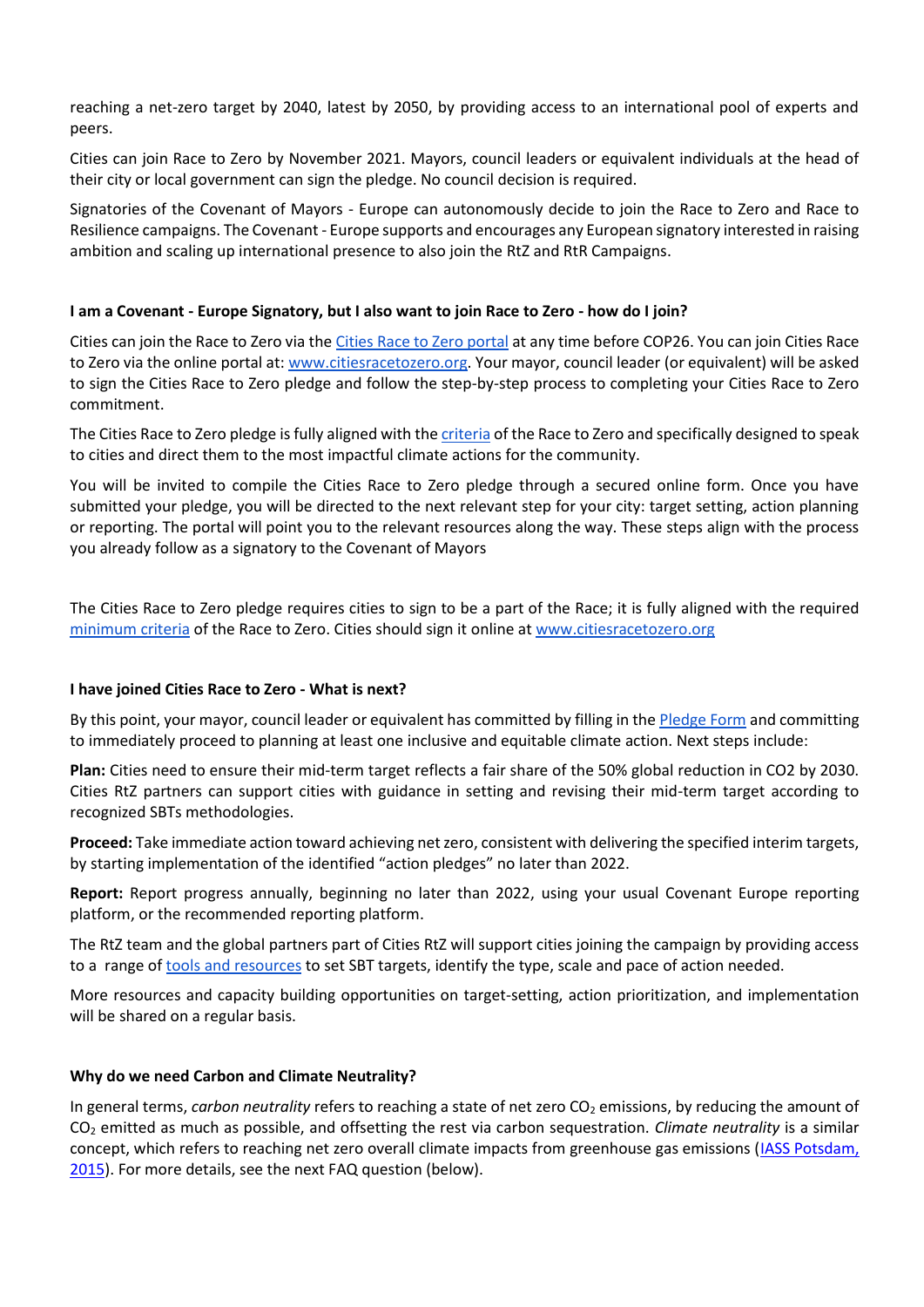According to the Paris Agreement, it is envisaged to reach Climate Neutrality at the latest by 2050 to avoid massive changes to our ecosystem. Achieving carbon neutrality (net zero  $CO<sub>2</sub>$  emissions) is a prerequisite to reaching climate neutrality. If we are carbon neutral by 2050, we can reach climate neutrality by 2067; while achieving climate neutrality before 2050, can largely reduce the foreseen negative effects of climate change.

To stick to this timeline, we need: a consistent reduction of emissions through to 2030; a reduction across all sectors of the economy, even if to different degrees (see the Commission's plan titled  $\triangle$  Clean Planet for All); stringent action in all parts of the gobe.

A*ction led by Cities, and based on science-based targets, is a pillar to reach the ambitious target of carbon and climate neutrality.* Without the right ambition at the local level, it would be impossible for policymakers to enact the change in our society needed to avoid the severe impacts of climate change.

## **Zero-net, Carbon neutrality, climate neutrality, science-based targets - what is what?**

Whilst often used interchangeably, zero-net, climate neutrality and carbon neutrality have different meaning:

● **Net-Zero →** or Zero Net. The **[IPCC](https://www.ipcc.ch/sr15/chapter/glossary/#:~:text=The%20zero%20emissions%20commitment%20is,setting%20anthropogenic%20emissions%20to%20zero.&text=The%20infrastructure%20commitment%20is%20the,end%20of%20its%20expected%20lifetime.)** defines net zero as reaching a state where a balance is achieved between the amount of greenhouse gases humans emit, and the amount removed from the atmosphere. Referring to the world as a whole, th[e IPCC](https://www.ipcc.ch/sr15/chapter/glossary/#:~:text=The%20zero%20emissions%20commitment%20is,setting%20anthropogenic%20emissions%20to%20zero.&text=The%20infrastructure%20commitment%20is%20the,end%20of%20its%20expected%20lifetime.) defines net zero as: when anthropogenic emissions of greenhouse gases to the atmosphere are balanced by anthropogenic removals over a specified period - achieving a balance between the amount of a GHG emissions produced by human activities and the amount removed from the atmosphere.

In other words, reaching a net-zero target means reaching a point where an actor (i.e. a city or even the EU as a whole) reduces their emissions as much as possible, and offsets the remainder.

This phrase can be used to refer to net-zero CO<sub>2</sub> emissions (also known as *carbon neutrality*), or to net-zero greenhouse gas emissions (also known as *climate neutrality*).

Race to Zero considers individual actors to have reached a state of net-zero when: "An actor reduces its emissions to the extent feasible, with any remaining GHG emissions attributable to that actor being fully neutralised by like-for-like removals (e.g., permanent removals for fossil carbon emissions) exclusively claimed by that actor, either within the value chain or through purchase of valid offset credits."

## ● **Carbon Neutrality**

 $\rightarrow$  The **[IPCC](https://www.ipcc.ch/sr15/chapter/glossary/#:~:text=The%20zero%20emissions%20commitment%20is,setting%20anthropogenic%20emissions%20to%20zero.&text=The%20infrastructure%20commitment%20is%20the,end%20of%20its%20expected%20lifetime.)** defines carbon neutrality as net-zero, with respect only to CO<sub>2</sub> and not other greenhouse gas emissions. Carbon neutrality means reaching a state where a balance is achieved between the amount of *CO<sup>2</sup>* humans emit, and the amount removed from the atmosphere.

Race to Zero considers individual actors to be carbon neutral when: "CO<sub>2</sub> emissions attributable to an actor are fully compensated by  $CO<sub>2</sub>$  reductions or removals exclusively claimed by the actor, such that the actor's net contribution to global  $CO<sub>2</sub>$  emissions is zero, irrespective of the time period or the relative magnitude of emissions and removals involved."

**Climate Neutrality**  $\rightarrow$  The **[IPCC](https://www.ipcc.ch/sr15/chapter/glossary/#:~:text=The%20zero%20emissions%20commitment%20is,setting%20anthropogenic%20emissions%20to%20zero.&text=The%20infrastructure%20commitment%20is%20the,end%20of%20its%20expected%20lifetime.)** defines climate neutrality as net-zero with respect to all greenhouse gas emissions. Climate neutrality is a state in which human activities result in no net effect on the climate system. This requires reducing emissions as much as possible, balancing residual emissions, and accounting for knock-on effects of human activities, which don't directly emit greenhouse gases, but indirectly lead to climatic changes. A common example of the latter of those points is the 'albedo effect', which leads the climate to warm as a result of reducing snow and ice cover at the world's poles.

A climate neutrality target in the context of local and regional governments i[s defined as](https://e-lib.iclei.org/publications/ICLEIs_Climate_Neutrality_Framework.pdf) aiming to reduce greenhouse gas (GHG) emissions and GHG avoidance – both in a government's own operations and across the community in all sectors – to an absolute net-zero emission level at the latest by 2050. In parallel, it is considered critical to adapt to climate change and enhance climate resilience across all sectors, in all systems and processes. To achieve climate neutrality, local and regional governments should set a clear